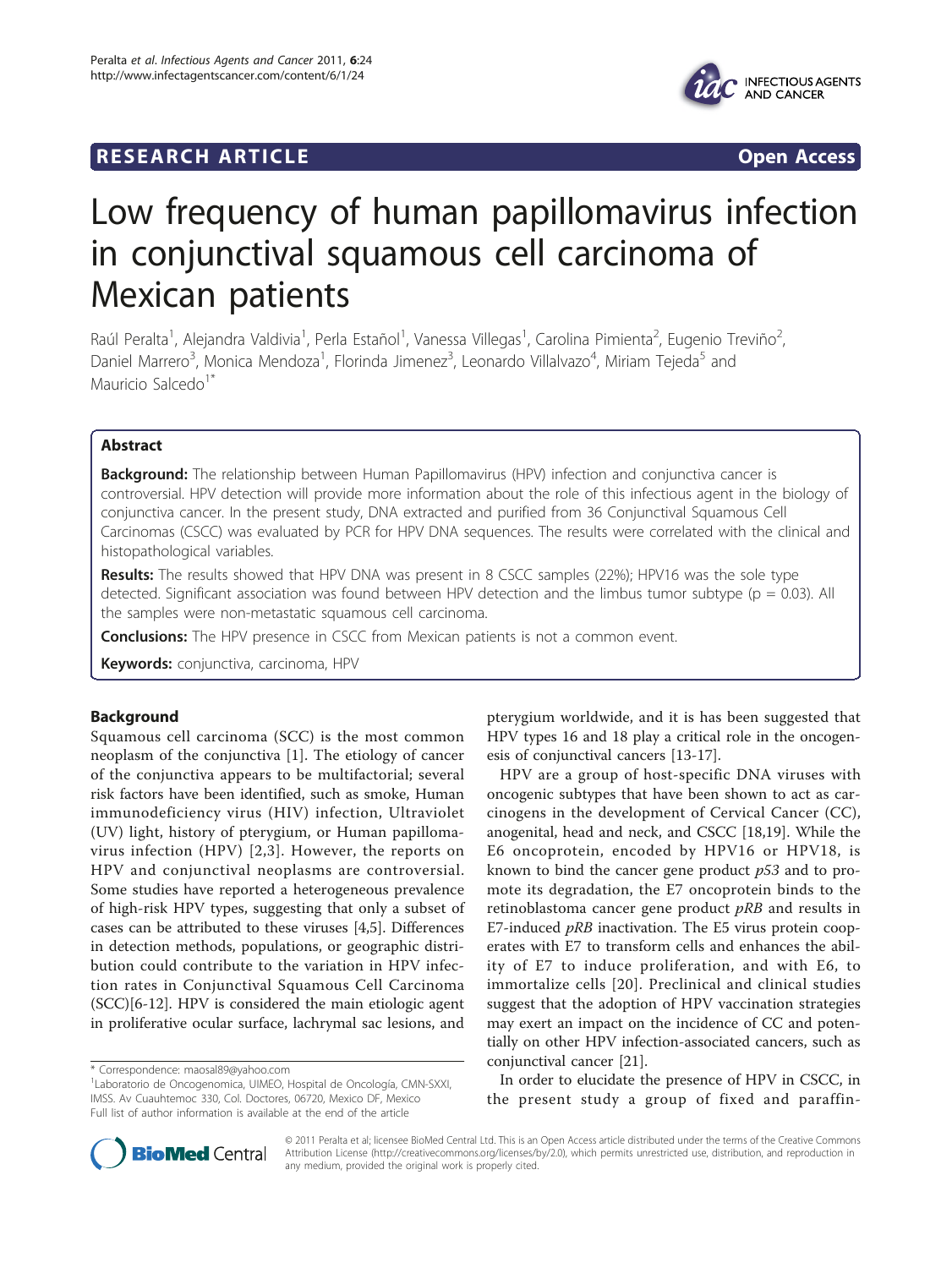embedded specimens from Mexican patients with CSCC were analyzed, and a systematic review of the literature was performed.

## Results

## Prevalence of HPV Infection in Conjunctival Carcinoma Worldwide

The PubMed database (National Library of Medicine, Bethesda, MD, USA) was used to identify all of the articles published between 1986 and August 2011 containing combinations of the Medical Subject Headings "Human papillomavirus" and "Conjunctival carcinoma". All articles reporting data of HPV prevalence in conjunctival carcinomas were selected and reviewed (45 reports). To have a more robust analysis, publications containing < 10 studied cases were excluded from the analysis. Finally, 21 articles were included in this review. Information on country of origin, year, authors, sample size, and mucosal and cutaneous HPV prevalence was retrieved (Table 1).

## Detection of HPV Sequences in Conjunctival Carcinomas of Mexican Patients

To demonstrate the quality of the DNA for amplification reaction, DNA purified from formalin-fixed tissue samples was first subjected to PCR utilizing D-loop



mitochondrial primers. This amplicon was consistent in all cases (Figure 1). Therefore, DNA was analyzed for the presence of HPV16/E6 (primers yielding a 126 bp fragment). These primer sets allowed detection of HPV DNA in 22% of the CSCC samples (8/36). Even when excessive DNA fragmentation was due to the tissue fixation process, our results might be considered as valid in showing the prevalence of HPV in the CSCC analyzed. In general, HPV16 was the sole type detected in CSCC samples (8/36, 22%). HPV type was confirmed by DNA sequencing (data not shown).

Table 1 Geographic distribution of Human Papillomavirus in conjunctiva carcinoma

| Continent | <b>Authors</b>  | Year | N cases | HPV cutaneous prevalence | HPV mucosal prevalence | Countries      |
|-----------|-----------------|------|---------|--------------------------|------------------------|----------------|
| African   | Yu JJ           | 2010 | 11      | $\circ$                  | 9(81%)                 | Uganda, Kenya  |
|           | Ateenyi-Agaba C | 2010 | 94      | 42 (44.7%)               | $6(6.4\%)$             | Uganda         |
|           | DeKoning MN     | 2008 | 24      | 10 (42%)                 | 3(13%)                 | Uganda         |
|           | Tornesello ML   | 2006 | 29      | 3 (10.3%)                | 0                      | Uganda         |
|           | Moubayeb P      | 2004 | 14      | 0                        | 5 (35%)                | Tanzania       |
|           | Ateenyi-Agaba C | 2004 | 21      | 0                        | 18 (86%)               | Uganda         |
|           | Newton R        | 2002 | 39      | 0                        | 11 (28%)               | Uganda         |
|           | Waddell KM      | 1996 | 20      | 0                        | 7 (35%)                | Uganda, Malawi |
| Europe    | Reszec J        | 2010 | 38      | $\Omega$                 | $2(5.2\%)$             | Poland         |
|           | Guthoff R       | 2009 | 31      | 0                        | 0                      | Germany        |
|           | Reszec J        | 2005 | 11      | 0                        | 1(9%)                  | Poland         |
|           | Toth J          | 2000 | 23      | 0                        | 5 (22%)                | Hungary        |
| Asia      | Manderwad GP    | 2009 | 48      | 0                        | 0                      | India          |
|           | Sen S           | 2007 | 30      | $\Omega$                 | $\Omega$               | India          |
|           | Jung SM         | 2006 | 13      | 0                        | $\Omega$               | Taiwan         |
|           | Tulvatana W     | 2002 | 30      | 0                        | 0                      | Thailand       |
|           | Eng HL          | 2002 | 20      | $\Omega$                 | $\Omega$               | China          |
|           | Karcioglu ZA    | 1997 | 31      | $\Omega$                 | 17 (55%)               | Saudi Arabia   |
| Oceania   | Tabrizi SN      | 1997 | 88      | 0                        | 34 (39%)               | Australia      |
| America   | Palazzi MA      | 2000 | 31      | 0                        | 4 (12%)                | Brazil         |
|           | McDonell JM     | 1992 | 11      | 0                        | 7(63%)                 | <b>USA</b>     |
|           | Present work    | 2011 | 36      | 0                        | 8 (22%)                | Mexico         |

Publications containing less than ten cases studied were excluded from the analysis. In total were 21 reports covering more than 650 cases with an average of 28% in 15 countries. A range from 0-86% was observed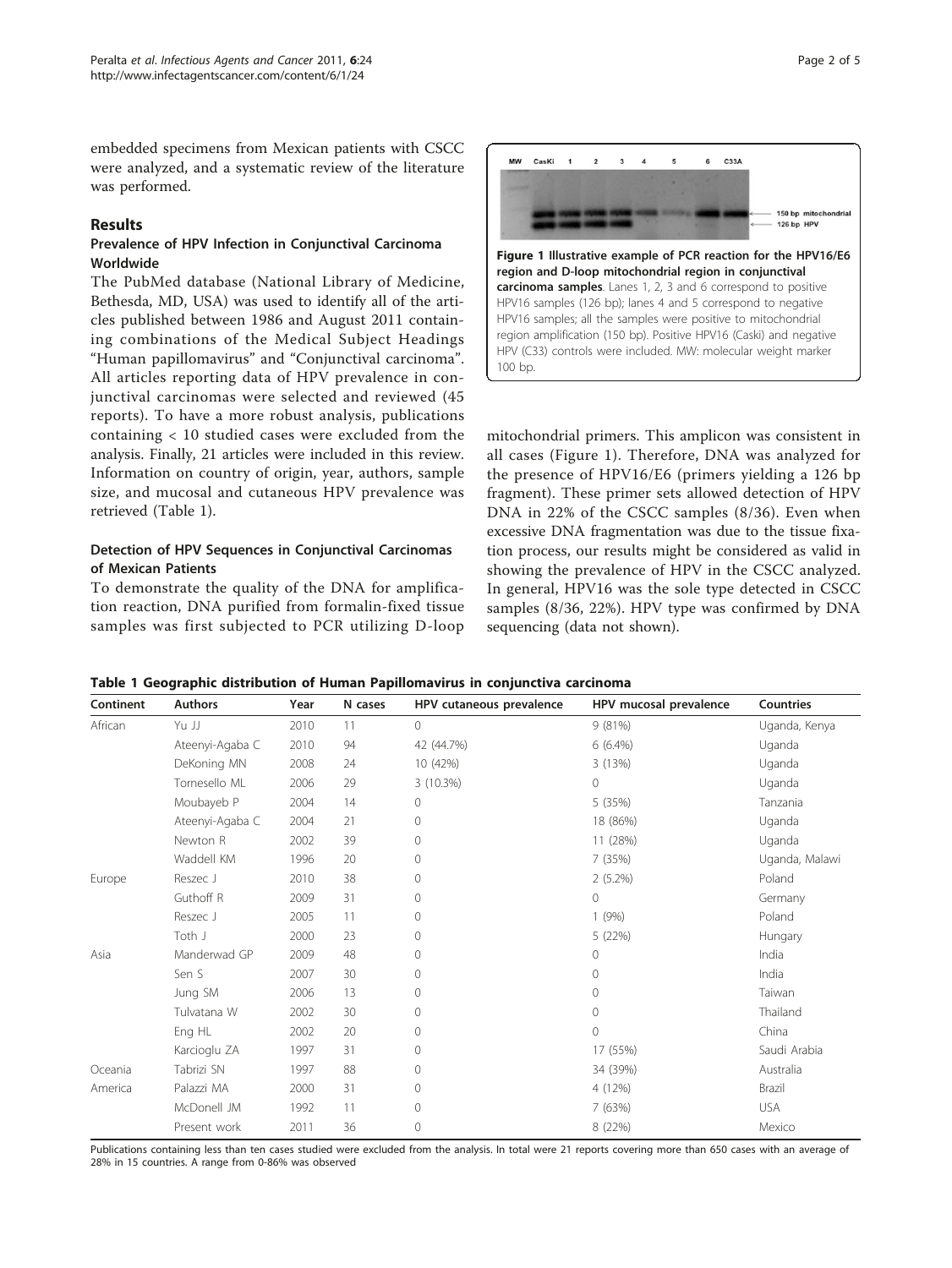## Correlation Between HPV Detection and Clinicopathological Variables

The age of patients ranged from 24-92 years, with a mean age of 66 years. Distribution by age group was as follows: 25% ( $n = 9$ ), > 80 years of age; 61% ( $n = 22$ ), aged between 50 and 79 years, and only 14% ( $n = 5$ ) were < 49 years of age. Patients positive or negative to HPV infection were stratified by age group (Table 2).

Anatomical analysis showed that in CSCC, limbus type was 58% (21/36), followed by conjunctival type, 42% (Table 2). None of the patients had a previous history of pterygium. Sexual transmitted diseases (STD) history was not considered because the STD data provided was not considered accurate. Significant association was found between HPV detection and limbus subtype ( $p <$ 0.05), but no statistically significant correlation between HPV and differentiation degree was found ( $p > 0.05$ ) (Table 2).

## **Discussion**

Development of CSCC such as cervical cancer could be strongly linked with infection by high-risk HPV types [[22\]](#page-4-0). There is molecular evidence that viral oncoproteins E6 and E7, found in high-risk HPV genotypes that are inactive cancer genes  $p53$  and  $pRb$ , promote genomic rearrangement and confer replicative and immortalizing activities on cervical neoplasms and other cancers [[20](#page-3-0)]. According to the model of cervical carcinogenesis, which assigns HPV infection a central initiating role, identical or similar mechanisms could be responsible for the development of conjunctival cancer.

In reviewing the literature on CSCC and its relationship with HPV, it is evident that a major discrepancy

Table 2 Correlation between HPV detection and clinicopathological variables in conjunctival cancer samples

| Clinicopathological<br>variables | <b>HPV</b> |                 |                 |         |
|----------------------------------|------------|-----------------|-----------------|---------|
|                                  | N          | <b>Positive</b> | <b>Negative</b> | P value |
| All cases                        | 36         | 8               | 28              |         |
| Age                              |            |                 |                 | 0.36    |
| $\leq 50$                        | 9          | 3               | 6               |         |
| > 50                             | 27         | 5               | 22              |         |
| Gender                           |            |                 |                 | 0.84    |
| Male                             | 26         | 6               | 20              |         |
| Female                           | 10         | $\mathfrak{D}$  | 8               |         |
| <b>Subtype Clinical</b>          |            |                 |                 | $0.03*$ |
| <b>l</b> imbus                   | 21         | $\mathfrak{D}$  | 19              |         |
| Conjunctive                      | 15         | 6               | 9               |         |
| Histological differentiation     |            |                 |                 | 0.49    |
| Well                             | 10         | 3               | 7               |         |
| Moderate/Poor                    | 26         | 5               | 21              |         |

HPV: human papillomavirus presence. \* Statistical significance

exists among the reports published. Intriguingly, in published data on HPV DNA analysis in conjunctival carcinoma, < < 1,000 samples were studied in nearly 21 reports, showing serious differences. Based on the present study and certain other reports that failed to demonstrate the HPV DNA of any HPV (mucosal or not), as in studies in Taiwan, Thailand, China, India, or Germany, we tend to conclude that HPV is highly, but not conclusively, unlikely to play any causal role in the pathogenesis of conjunctival cancer [[6,8](#page-3-0),[13](#page-3-0),[15,](#page-3-0)[23-25\]](#page-4-0). Even when HIV infection could act as an important risk factor for conjunctival cancer, reports showing a high percentage of HPV DNA sequences in CSCC HIV+ could indicate a biased result with respect to HPV frequencies [\[4](#page-3-0)[,26](#page-4-0)].

It is noteworthy that Mexico is a country with a high incidence of CC [[27](#page-4-0)]; however, in the present work we show a low percentage of mucosal HPV sequences, mainly HPV 16 (22%) in conjunctival carcinoma. Interestingly, limbus tumor was found related with the presence of HPV; this association could be explained because limbus tissue is quite similar in concept to that of transitional epithelium, as in cervical epithelium. The low frequency of HPV DNA in conjunctival cancer in our Mexican population failed to support HPV as a relevant etiological factor for this tumor type. Additional studies will be required prior to there being a definitive relationship between HPV and conjunctival cancer.

#### Methods

#### Tissues and DNA extraction

We analyzed 36 CSCC formalin-fixed paraffinembedded specimens for HPV DNA detection. The samples were collected (during 2004-2008) from the Department of Pathology archives of the Hospital de la Luz, S.S., at Mexico City. All patients were subjected to surgery. All the samples consisted of the invasive conjunctiva squamous cell carcinoma. At present, the patients abandoned the clinical assistance, because they were free-disease. A tissue section of each specimen was hematoxilin and eosin stained and blindly analyzed by two independent pathologists to confirm the diagnosis. Information of clinical variables such as age, gender, sexually transmitted diseases, subtype clinical, histological differentiation and pterygium history were collected; in some cases the information were not available. Two 10 μm non-stained tissue sections were mounted on clean slides deparaffinized and rehydrated by standard methods. To avoid false negatives, defined tumor areas were manually microdissected under the light microscope (20× objective) with an sterilized needle, the scrapped tissue was then collected in a microtube containing 500 μl of digestion buffer (100 mM NaCl, 10 mM Tris-Cl pH 8, 25 mM EDTA pH 8, 0.5% SDS, and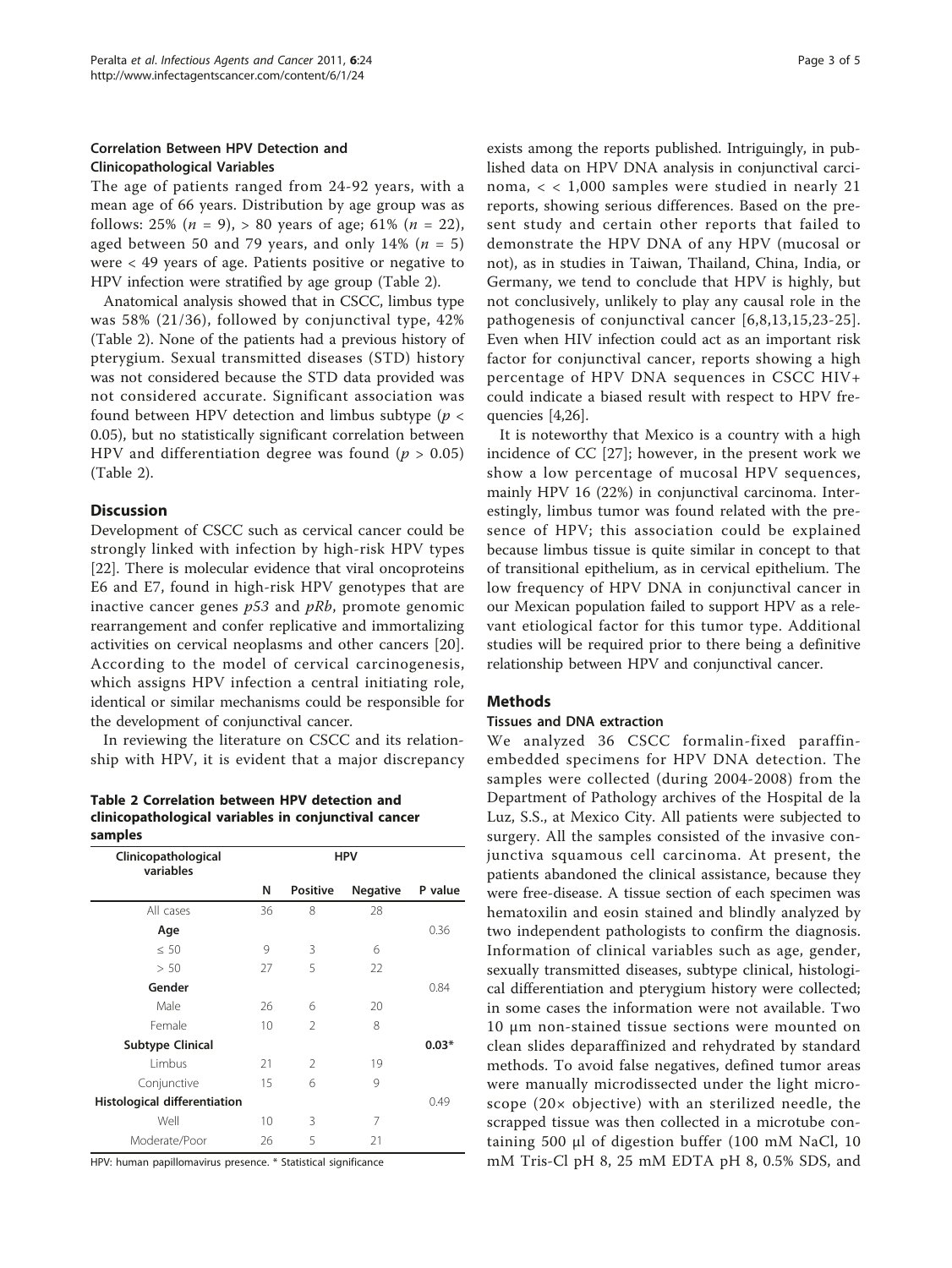<span id="page-3-0"></span>0.1 mg/ml proteinase K), and incubated at 55°C for 48 hours. The DNA was extracted by means of Wizard Extraction kit (Promega, Madison WI, USA) according to manufacturers.

#### HPV detection and typing

The presence of HPV DNA was determined by PCR analysis with consensus primers HPV16/E6 [[28\]](#page-4-0), which amplify, a fragment of E6 gene of 126 bp of HPV16. The PCR solution contained: 200 ng of tumor DNA, 1× buffer (50 mM KCl, 10 mM Tris- HCl, 0.1% Triton X-100), 2  $mM MgCl<sub>2</sub>$ , 0.2 mM of each dNTP, 50 pmol of each primer and 2 units of Taq DNA polymerase (Promega) in 50 μl of final volume. The reaction tubes were placed in a thermal cycler (MJ Research Minicycler) with the following program: one cycle of denaturing at 94°C for 30 sec, and 40 cycles of denaturation at 94°C for 4 min, annealing at 55°C for 1.5 min, and extension at 72°C for 1.5 min, with a final extension at 72°C for 1.5 min. CaSKi DNA (HPV16+) was used as a positive control, C33 (HPV-), and lymphocyte DNA were included as negative controls. Before HPV detection, primers for human Dloop mitochondrial region genes were used as internal controls to monitoring DNA quality.

#### Statistical analysis

All comparisons for significance were performed by means  $X^2$ -test. All p values represent two-tailed test and were considered significant at 0.05. The statistical analysis was performed using the SPSS v15 statistical software.

#### Acknowledgements

This work was partially supported by 69719 and 87244 Fondos Sectoriales en Salud, CONACYT, México.

#### Author details

<sup>1</sup> Laboratorio de Oncogenomica, UIMEO, Hospital de Oncología, CMN-SXXI, IMSS. Av Cuauhtemoc 330, Col. Doctores, 06720, Mexico DF, Mexico. <sup>2</sup>Servicio de Oftalmología, Fundación Hospital Nuestra Señora de la Luz I.A.P. Ezequiel Montes #135 C.P. Del. Cuauhtémoc, 06030, México, DF, Mexico. 3 Laboratorio de Genómica Funcional, Universidad Autonóma de Ciudad Juárez, Av. Plutarco Elias Calles No.1210, Fovissste Chamizal, Cd. Juarez, Chihuahua, 32310, Mexico. <sup>4</sup>Departamento de Patología, Instituto de Oftalmología, Fundación Conde de Valenciana, Chimalpopoca No.14 Col. Obrera, 06800, Mexico DF, Mexico. <sup>5</sup>Departamento de Orbita, Instituto de Oftalmología, Fundación Conde de Valenciana, Chimalpopoca No.14 Col. Obrera, 06800, Mexico DF, Mexico.

#### Authors' contributions

RP, AV and MS conceived and designed the study, analyzed data and drafted the manuscript, PE, VV, MM, FJ and DM helped with DNA extraction and PCR, CP, ET, LV and MT to provide biological samples and clinical data. All authors read and approved the final manuscript.

#### Competing interests

The authors declare that they have no competing interests.

Received: 13 September 2011 Accepted: 18 November 2011 Published: 18 November 2011

#### References

- 1. Kiire CA, Dhillon B: [The aetiology and associations of conjunctival](http://www.ncbi.nlm.nih.gov/pubmed/16361679?dopt=Abstract) [intraepithelial neoplasia.](http://www.ncbi.nlm.nih.gov/pubmed/16361679?dopt=Abstract) Br J Ophthalmol 2006, 90:109-113.
- 2. Lee GA, Williams G, Hirst LW, Green A: Risk factors in the development of ocular surface epithelial dysplasia. Ophtalmol 1994, 101:360-364.
- 3. zur Hausen H: Viruses in human cancers. Science 1991, 254:1166-1173.
- 4. Yu JJ, Fu P, Pink JJ, Dawson D, Wasman J, Orem J, Mwanda WO, Zhu H, Liang X, Guo Y, Petros WP, Mitsuyasu RT, Wabinga H, Remick SC: HPV infection and EGFR activation/alteration in HIV-infected East African patients with conjunctival carcinoma. PLoS One 2010, 5:10477-10483.
- 5. Ateenyi-Agaba C, Franceschi S, Wabwire-Mangen F, Arslan A, Othieno E, Binta-Kahwa J, van Doorn LJ, Kleter B, Quint W, Weiderpass E: [Human](http://www.ncbi.nlm.nih.gov/pubmed/19997105?dopt=Abstract) [papillomavirus infection and squamous cell carcinoma of the](http://www.ncbi.nlm.nih.gov/pubmed/19997105?dopt=Abstract) [conjunctiva.](http://www.ncbi.nlm.nih.gov/pubmed/19997105?dopt=Abstract) Br J Cancer 2010, 102:262-267.
- 6. Guthoff R, Marx A, Stroebel P: [No evidence for a pathogenic role of](http://www.ncbi.nlm.nih.gov/pubmed/19899994?dopt=Abstract) [human papillomavirus infection in ocular surface squamous neoplasia in](http://www.ncbi.nlm.nih.gov/pubmed/19899994?dopt=Abstract) [Germany.](http://www.ncbi.nlm.nih.gov/pubmed/19899994?dopt=Abstract) Curr Eye Res 2009, 34:666-671.
- 7. de Koning MN, Waddell K, Magyezi J, Purdie K, Proby C, Harwood C, Lucas S, Downing R, Quint WG, Newton R: [Genital and cutaneous human](http://www.ncbi.nlm.nih.gov/pubmed/18783604?dopt=Abstract) [papillomavirus \(HPV\) types in relation to conjunctival squamous cell](http://www.ncbi.nlm.nih.gov/pubmed/18783604?dopt=Abstract) [neoplasia: a case-control study in Uganda.](http://www.ncbi.nlm.nih.gov/pubmed/18783604?dopt=Abstract) Infect Agent Cancer 2008, 3:12-21.
- 8. Manderwad GP, Kannabiran C, Honavar SG, Vemuganti GK: [Lack of](http://www.ncbi.nlm.nih.gov/pubmed/19653719?dopt=Abstract) [association of high-risk human papillomavirus in ocular surface](http://www.ncbi.nlm.nih.gov/pubmed/19653719?dopt=Abstract) [squamous neoplasia in India.](http://www.ncbi.nlm.nih.gov/pubmed/19653719?dopt=Abstract) Arch Pathol Lab Med 2009, 133:1246-1250.
- Reszec J, Sulkowski S: [The expression of P53 protein and infection of](http://www.ncbi.nlm.nih.gov/pubmed/16142387?dopt=Abstract) [human papilloma virus in conjunctival and eyelid neoplasms.](http://www.ncbi.nlm.nih.gov/pubmed/16142387?dopt=Abstract) Int J Mol Med 2005, 16:559-564.
- 10. Moubayed P, Mwakyoma H, Schneider DT: [High frequency of human](http://www.ncbi.nlm.nih.gov/pubmed/15539387?dopt=Abstract) [papillomavirus 6/11, 16, and 18 infections in precancerous lesions and](http://www.ncbi.nlm.nih.gov/pubmed/15539387?dopt=Abstract) [squamous cell carcinoma of the conjunctiva in subtropical Tanzania.](http://www.ncbi.nlm.nih.gov/pubmed/15539387?dopt=Abstract) Am J Clin Pathol 2004, 122:938-943.
- 11. Tabrizi SN, McCurrach FE, Drewe RH, Borg AJ, Garland SM, Taylor HR: [Human papillomavirus in corneal and conjunctival carcinoma.](http://www.ncbi.nlm.nih.gov/pubmed/9296295?dopt=Abstract) Aust  $N Z J$ Ophthalmol 1997, 25:211-215.
- 12. Nakamura Y, Mashima Y, Kameyama K, Mukai M, Oguchi Y: [Detection of](http://www.ncbi.nlm.nih.gov/pubmed/9215061?dopt=Abstract) [human papillomavirus infection in squamous tumours of the](http://www.ncbi.nlm.nih.gov/pubmed/9215061?dopt=Abstract) [conjunctiva and lacrimal sac by immunohistochemistry, in situ](http://www.ncbi.nlm.nih.gov/pubmed/9215061?dopt=Abstract) [hybridisation, and polymerase chain reaction.](http://www.ncbi.nlm.nih.gov/pubmed/9215061?dopt=Abstract) Br J Ophthalmol 1997, 81:308-313.
- 13. Jung SM, Lin HC, Chu PH, Wu HH, Shiu TF, Huang SL, Lai CH: [Expression of](http://www.ncbi.nlm.nih.gov/pubmed/16328355?dopt=Abstract) [cell cycle-regulatory proteins, MIB-1, p16, p53, and p63, in squamous](http://www.ncbi.nlm.nih.gov/pubmed/16328355?dopt=Abstract) [cell carcinoma of conjunctiva: not associated with human](http://www.ncbi.nlm.nih.gov/pubmed/16328355?dopt=Abstract) [papillomavirus infection.](http://www.ncbi.nlm.nih.gov/pubmed/16328355?dopt=Abstract) Virchows Arch 2006, 448:301-305.
- 14. Ateenyi-Agaba C, Weiderpass E, Smet A, Dong W, Dai M, Kahwa B, Wabinga H, Katongole-Mbidde E, Franceschi S, Tommasino M: Epidermodysplasia [verruciformis human papillomavirus types and](http://www.ncbi.nlm.nih.gov/pubmed/15150602?dopt=Abstract) [carcinoma of the conjunctiva: a pilot study.](http://www.ncbi.nlm.nih.gov/pubmed/15150602?dopt=Abstract) Br J Cancer 2004, 90:1777-1779.
- Tulvatana W, Bhattarakosol P, Sansopha L, Sipiyarak W, Kowitdamrong E, Paisuntornsug T, Karnsawai S: [Risk factors for conjunctival squamous cell](http://www.ncbi.nlm.nih.gov/pubmed/12642297?dopt=Abstract) [neoplasia: a matched case-control study.](http://www.ncbi.nlm.nih.gov/pubmed/12642297?dopt=Abstract) Br J Ophthalmol 2003, 87:396-398.
- 16. Newton R, Ziegler J, Ateenyi-Agaba C, Bousarghin L, Casabonne D, Beral V, Mbidde E, Carpenter L, Reeves G, Parkin DM, Wabinga H, Mbulaiteye S, Jaffe H, Bourboulia D, Boshoff C, Touzé A, Coursaget P, Uganda Kaposi's Sarcoma Study Group: [The epidemiology of conjunctival squamous cell](http://www.ncbi.nlm.nih.gov/pubmed/12177799?dopt=Abstract) [carcinoma in Uganda.](http://www.ncbi.nlm.nih.gov/pubmed/12177799?dopt=Abstract) Br J Cancer 2002, 87:301-308.
- 17. Toth J, Karcioglu ZA, Moshfeghi AA, Issa TM, Al-Ma'ani JR, Patel KV: [The](http://www.ncbi.nlm.nih.gov/pubmed/10746446?dopt=Abstract) [relationship between human papillomavirus and p53 gene in](http://www.ncbi.nlm.nih.gov/pubmed/10746446?dopt=Abstract) [conjunctival squamous cell carcinoma.](http://www.ncbi.nlm.nih.gov/pubmed/10746446?dopt=Abstract) Cornea 2000, 19:159-162.
- 18. Karcioglu ZA, Issa TM: [Human papilloma virus in neoplastic and non](http://www.ncbi.nlm.nih.gov/pubmed/9290377?dopt=Abstract)[neoplastic conditions of the external eye.](http://www.ncbi.nlm.nih.gov/pubmed/9290377?dopt=Abstract) Br J Ophthalmol 1997, 81:595-598.
- 19. McDonnell JM, McDonnell PJ, Sun YY: [Human papillomavirus DNA in](http://www.ncbi.nlm.nih.gov/pubmed/1309728?dopt=Abstract) [tissues and ocular surface swabs of patients with conjunctival epithelial](http://www.ncbi.nlm.nih.gov/pubmed/1309728?dopt=Abstract) [neoplasia.](http://www.ncbi.nlm.nih.gov/pubmed/1309728?dopt=Abstract) Invest Ophthalmol Vis Sci 1992, 33:184-189.
- 20. Moody CA, Laimins LA: [Human papillomavirus oncoproteins: pathways to](http://www.ncbi.nlm.nih.gov/pubmed/20592731?dopt=Abstract) [transformation.](http://www.ncbi.nlm.nih.gov/pubmed/20592731?dopt=Abstract) Nat Rev Cancer 2010, 10:550-560.
- 21. Hughes DS, Powell N, Fiander AN: [Will vaccination against human](http://www.ncbi.nlm.nih.gov/pubmed/18369059?dopt=Abstract) [papillomavirus prevent eye disease? A review of the evidence.](http://www.ncbi.nlm.nih.gov/pubmed/18369059?dopt=Abstract) Br J Ophthalmol 2008, 92:460-465.